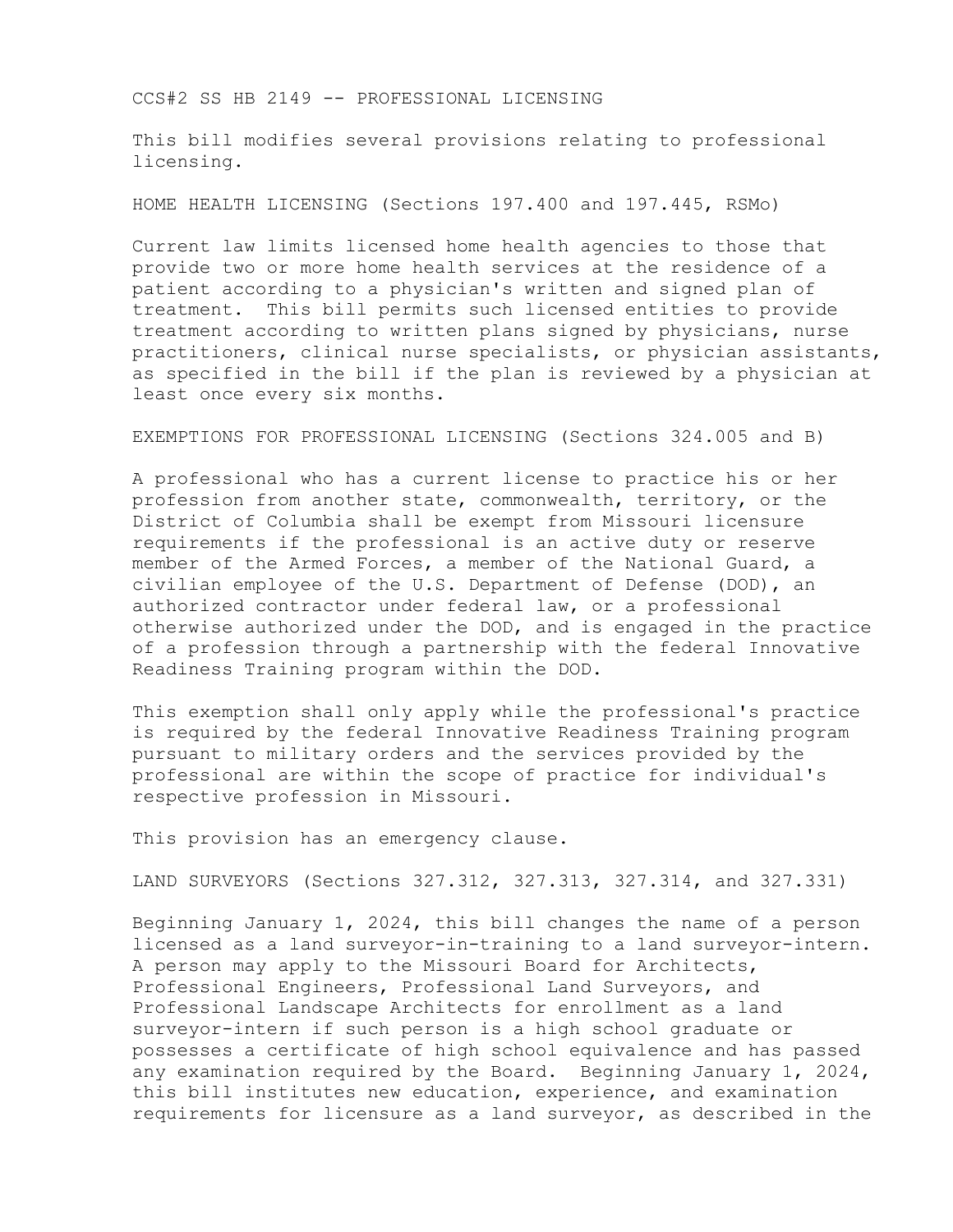bill.

MISSOURI DENTAL BOARD PILOT PROJECTS (Section 332.325)

This bill authorizes the Missouri Dental Board, in collaboration with the Department of Health and Senior Services and the Office of Dental Health within the Department of Health and Senior Services, to approve pilot projects designed to examine new methods of extending care to under-served populations. Such projects may employ techniques or approaches to care that may necessitate a waiver of statute or regulation and shall follow the requirements of the bill regarding scope, content, and reports.

The provisions of this section expire on August 28, 2026, and a report of the pilot projects approved by the Board shall be submitted to the General Assembly no later than December 1, 2025.

PHYSICIAN AND PHARMACIST PRESCRIPTION AND DISPENSATION OF IVERMECTIN AND HYDROXYCHLOROQUINE (Sections 334.100 and 338.055)

This bill prohibits the State Board of Registration for the Healing Arts from taking administrative action against a certificate of registration or authority, permit, or license required by this chapter 334 for any person due to the lawful dispensing, distributing, or selling of ivermectin tablets or hydroxychloroquine sulfate tablets for human use in accordance with prescriber directions.

A pharmacist cannot contact the prescribing physician or the patient to dispute the efficacy of ivermectin tablets or hydroxychloroquine sulfate tablets for human use unless the physician or patient inquires of the pharmacist about the efficacy of ivermectin tablets or hydroxychloroquine sulfate tablets.

PHYSICAL THERAPISTS (Sections 334.530 and 334.655)

Currently, an individual applying to be licensed as a physical therapist must provide evidence of completion of a program of physical therapy education approved as reputable by the Board of the Healing Arts. This bill allows for the applicant to provide evidence of eligibility to graduate from such program within 90 days in lieu of the evidence of completion of the program.

Currently, an individual applying to be licensed as a physical therapist assistant must provide a certificate of graduation from an accredited high school or its equivalent and evidence of completion of an associate degree program of physical therapy education accredited by the Advisory Commission for Physical Therapists. This bill allows for the applicant to provide evidence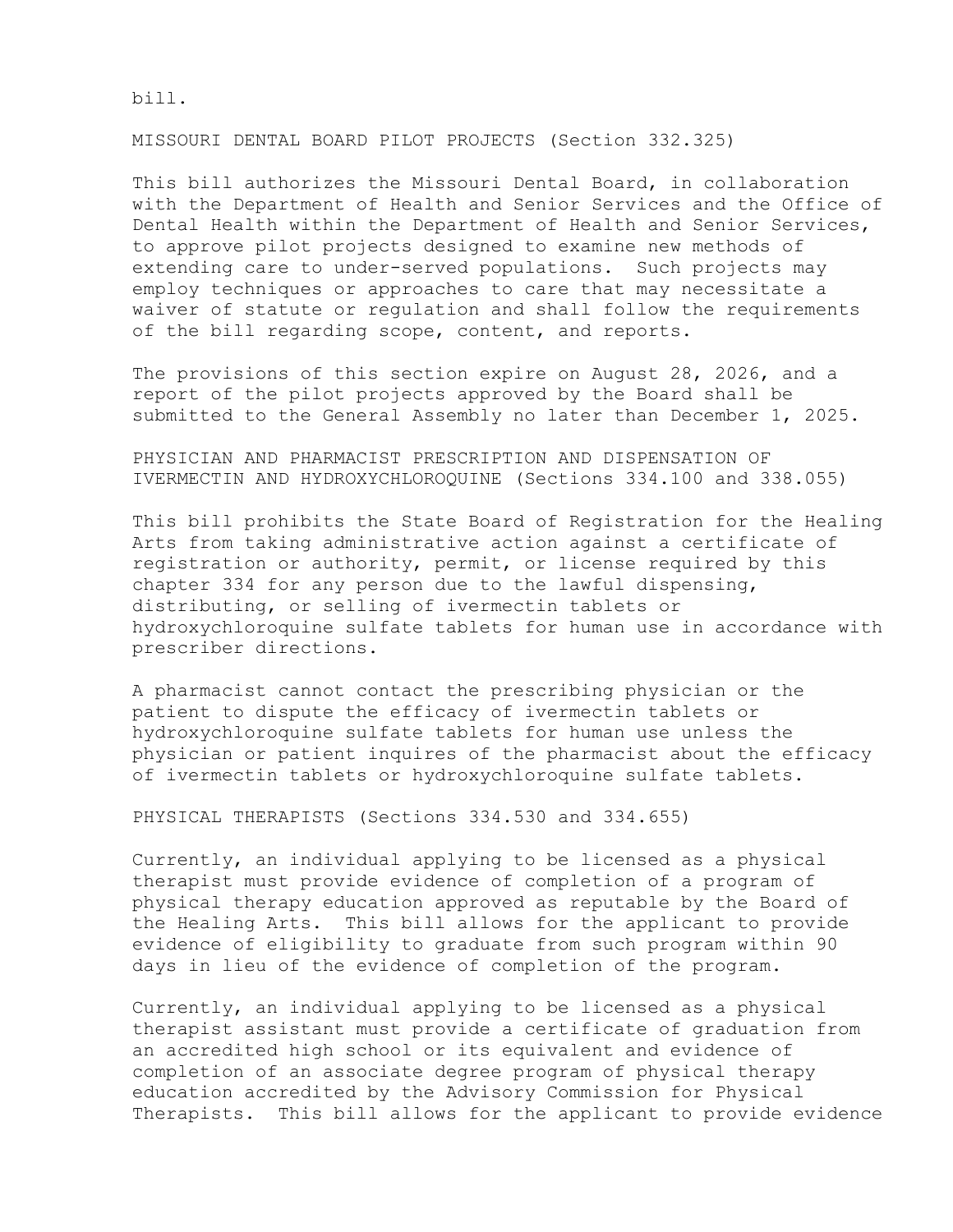of eligibility to graduate from such program within 90 days in lieu of the evidence of completion of the program.

Applicants must pass an examination with quality standard requirements established by the Board and any entity contracted by the Board to administer the board-approved examinations. If the applicant fails the examination six or more times, he or she is no longer eligible for licensure.

AUDIOLOGISTS AND SPEECH-LANGUAGE PATHOLOGISTS (Sections 345.015, 345.022, 345.050, 345.052, and 345.085)

This bill modifies provisions relating to audiology and speechlanguage pathology. In order to be eligible for licensure by the State Board of Registration for the Healing Arts by examination under this bill, each applicant shall present written evidence of completion of a clinical fellowship. Any person in a clinical fellowship shall hold a provisional license to practice speechlanguage pathology or audiology and shall be issued a license if the person meets requirements set forth in the bill.

This also modifies provisions relating to license reciprocity.

Currently, applicants who are licensed in another country or hold a certificate of competence issued by the American Speech-Language-Hearing Association may receive a license without an examination. This bill repeals this provision and implements a provision permitting any person who, for at least one year, has held a valid, current license issued by another state, a branch or unit of the military, a U.S. territory, or the District of Columbia, to apply for an equivalent Missouri license through the Board, subject to procedures and limitations as provided in the bill.

This bill also adopts the Audiology and Speech-Language Pathology Interstate Compact. The purpose of the compact is to increase access to audiology and speech-language pathology services by providing for the mutual recognition of other member state licenses. The compact sets forth requirements that must be met in order for a state to join the compact. Each member state shall require an applicant to obtain or retain a license in the home state and meet the home state's qualifications for licensure or renewal of licensure as well as all other applicable state laws.

The compact creates a joint public agency known as the Audiology and Speech-Language Pathology Compact Commission. The Commission has powers and duties as listed in the compact and shall enforce the provisions and rules of the compact. The Commission shall provide for the development, maintenance, and utilization of a coordinated database and reporting system containing licensure,